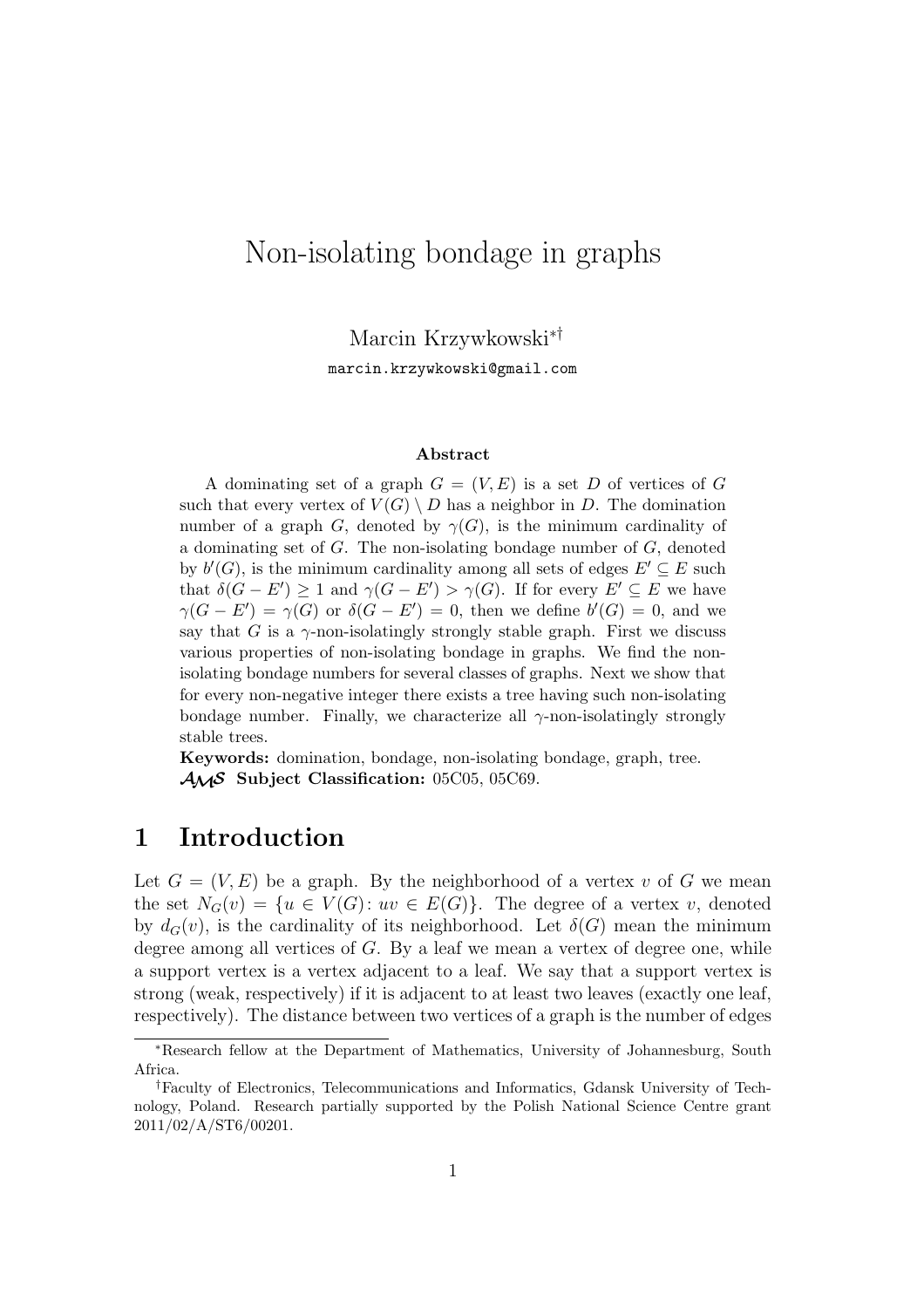in a shortest path connecting them. The eccentricity of a vertex is the greatest distance between it and any other vertex. The diameter of a graph G, denoted by  $\text{diam}(G)$ , is the maximum eccentricity among all vertices of G. We denote the path (cycle, respectively) on n vertices by  $P_n$  ( $C_n$ , respectively). A wheel  $W_n$ , where  $n \geq 4$ , is a graph with *n* vertices, formed by connecting a vertex to all vertices of a cycle  $C_{n-1}$ . Let T be a tree, and let v be a vertex of T. We say that v is adjacent to a path  $P_n$  if there is a neighbor of v, say x, of degree two such that the tree resulting from  $T$  by removing the edge  $vx$ , and which contains the vertex x, is a path  $P_n$ . Let  $K_{p,q}$  denote a complete bipartite graph the partite sets of which have cardinalities  $p$  and  $q$ . By a star we mean a connected graph in which exactly one vertex has degree greater than one.

A subset  $D \subseteq V(G)$  is a dominating set, abbreviated DS, of G if every vertex of  $V(G) \setminus D$  has a neighbor in D. The domination number of a graph G, denoted by  $\gamma(G)$ , is the minimum cardinality of a dominating set of G. For a comprehensive survey of domination in graphs, see for example [5].

The bondage number  $b(G)$  of a graph G is the minimum cardinality among all sets of edges  $E' \subseteq E$  such that  $\gamma(G - E') > \gamma(G)$ . The concept of bondage in graphs was introduced in  $[2]$ , and further studied for example in  $[1, 3, 4, 6-9]$ .

We define the non-isolating bondage number of a graph  $G$ , denoted by  $b'(G)$ , to be the minimum cardinality among all sets of edges  $E' \subseteq E$  such that  $\delta(G - E')$  $\geq 1$  and  $\gamma(G - E') > \gamma(G)$ . Thus  $b'(G)$  is the minimum number of edges of G that have to be removed in order to obtain a graph with no isolated vertices, and with the domination number greater than that of G. If for every  $E' \subseteq E$  we have  $\gamma(G - E') = \gamma(G)$  or  $\delta(G - E') = 0$ , then we define  $b'(G) = 0$ , and we say that G is a  $\gamma$ -non-isolatingly strongly stable graph.

First we discuss various properties of non-isolating bondage in graphs. We find the non-isolating bondage numbers for several classes of graphs. Next we show that for every non-negative integer there exists a tree having such non-isolating bondage number. Finally, we characterize all  $\gamma$ -non-isolatingly strongly stable trees.

### **2 Results**

We begin with the following well known observations.

For every graph G of diameter at least two there exists a  $\gamma(G)$ -set that contains all support vertices.

If H is a subgraph of G such that  $V(H) = V(G)$ , then  $\gamma(H) \geq \gamma(G)$ . If *n* is a positive integer, then  $\gamma(P_n) = |(n+2)/3|$ . For every integer  $n \geq 3$  we have  $\gamma(C_n) = |(n+2)/3|$ .

**Observation 1** *If n is a positive integer, then*  $\gamma(K_n) = 1$ *.* 

**Observation 2** *For every integer*  $n \geq 4$  *we have*  $\gamma(W_n) = 1$ *.*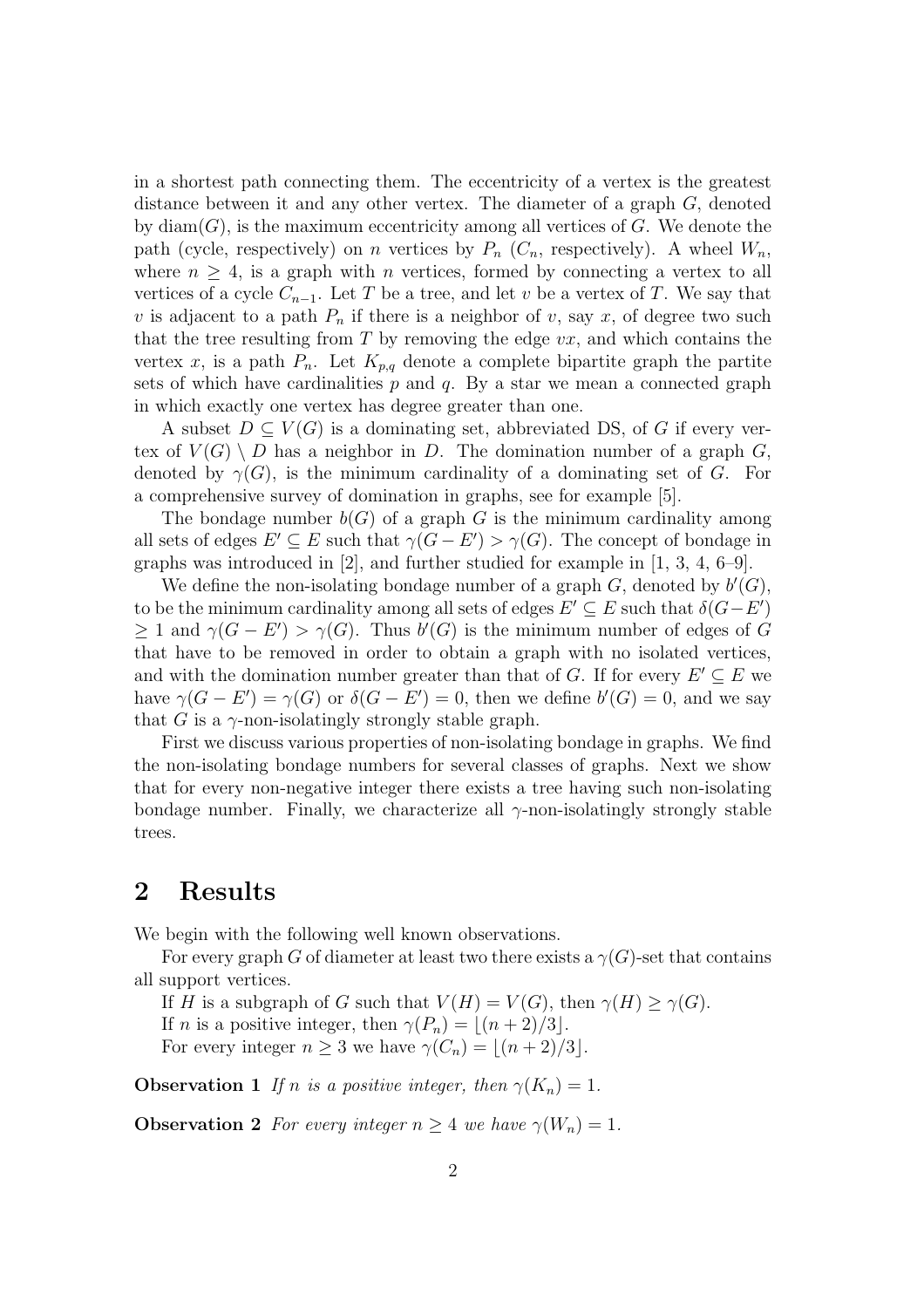**Observation 3** *Let* p and q *be positive integers such that*  $p \leq q$ *. Then* 

$$
\gamma(K_{p,q}) = \begin{cases} 1 & \text{if } p = 1; \\ 2 & \text{otherwise.} \end{cases}
$$

First we calculate the non-isolating bondage numbers of paths.

**Lemma 4** *For any positive integer* n *we have*

$$
b'(P_n) = \begin{cases} 0 & \text{if } n = 1, 2, 3, 4, 5, 7; \\ 1 & \text{if } n \ge 6 \text{ and } n \ne 3k + 1; \\ 2 & \text{if } n \ge 10 \text{ and } n = 3k + 1. \end{cases}
$$

**Proof.** Let us observe that if a path has at most five or exactly seven vertices, then removing any edges does not increase the domination number, or gives an isolated vertex. Assume that  $n = 6$  or  $n \geq 8$ . First assume that  $n = 3k$ . We have  $\gamma(P_n) = |(n+2)/3| = |(3k+2)/3| = k$ . We also have  $\gamma(P_{n-2}) + \gamma(P_2)$  $= \lfloor n/3 \rfloor + 1 = k + 1 > \gamma(P_n)$ . Thus  $b(P_n) = 1$  if  $n = 3k$  and  $n \ge 6$ . Now assume that  $n = 3k + 2$ . We have  $\gamma(P_n) = |(n+2)/3| = |(3k+4)/3| = k+1$ . We also have  $\gamma(P_{n-4}) + \gamma(P_4) = \lfloor n/3 \rfloor + 2 = k + 2 > \gamma(P_n)$ . Thus  $b'(P_n) = 1$  if  $n = 3k+2$  and  $n \geq 8$ . Now assume that  $n = 3k+1$ . We have  $\gamma(P_n) = |(n+2)/3|$  $= \lfloor (3k+3)/3 \rfloor = k+1$ . Let us observe that removing any edge does not increase the domination number. We have  $\gamma(P_{n-6}) + \gamma(P_4) + \gamma(P_2) = |(n-4)/3| + 3$  $= \lfloor (3k-3)/3 \rfloor + 3 = k + 2 > \gamma(P_n)$ . Therefore  $b'(P_n) = 2$  if  $n = 3k + 1$  and  $n \geq 10$ .

We now investigate the non-isolating bondage in cycles.

**Lemma 5** *For every integer*  $n \geq 3$  *we have* 

$$
b'(C_n) = \begin{cases} 0 & \text{if } b'(P_n) = 0; \\ b'(P_n) + 1 & \text{if } b'(P_n) \neq 0. \end{cases}
$$

**Proof.** We have  $\gamma(P_n) = \gamma(C_n)$ . Clearly,  $C_n - e = P_n$ . This implies that  $b'(C_n) = 0$  if  $b'(P_n) = 0$ , while  $b'(C_n) = b'(P_n) + 1$  if  $b'(P_n) \neq 0$ .

We now find the non-isolating bondage numbers of complete graphs.

**Proposition 6** *If* n *is a positive integer, then*

$$
b'(K_n) = \begin{cases} 0 & \text{for } n = 1, 2, 3; \\ \lfloor (n+1)/2 \rfloor & \text{for } n \ge 4. \end{cases}
$$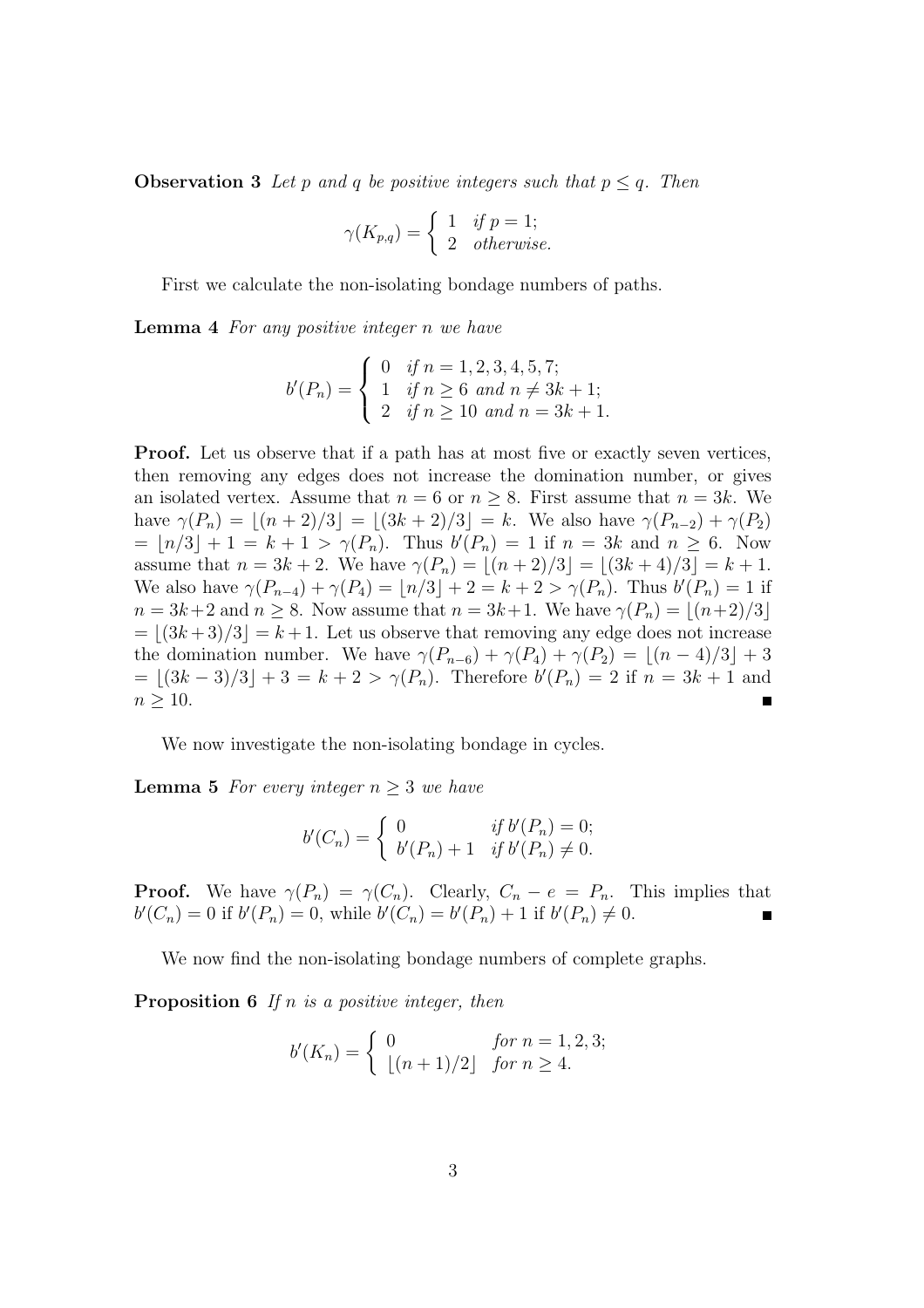**Proof.** Obviously,  $b'(K_1) = 0$  and  $b'(K_2) = 0$ . We have  $K_3 - e = C_3$  and  $b'(C_3)$ = 0. This implies that  $b'(K_3) = 0$ . Now assume that  $n \geq 4$ . By Observation 1 we have  $\gamma(K_n) = 1$ . Let us observe that the domination number of a graph equals one if and only if the graph has a universal vertex. Given a complete graph, we increase the domination number if and only if for every vertex we remove at least one incident edge. If n is even, then we remove  $n/2 = |(n+1)/2|$  edges. If n is odd, then we remove  $(n-1)/2 + 1 = (n+1)/2 = |(n+1)/2|$  edges.

We now calculate the non-isolating bondage numbers of wheels.

**Proposition 7** *For integers* n ≥ 4 *we have*

$$
b'(W_n) = \begin{cases} 2 & \text{if } n = 4; \\ 1 & \text{if } n \ge 5. \end{cases}
$$

**Proof.** Since  $W_4 = K_4$ , using Proposition 6 we get  $b'(W_4) = b'(K_4) = [5/2] = 2$ . Now assume that  $n \geq 5$ . By Observation 2 we have  $\gamma(W_n) = 1$ . The domination number of a graph equals one if and only if it has a universal vertex. Removing an edge of  $W_n$  incident to the vertex of maximum degree gives a graph without universal vertices. Therefore  $b'(W_n) = 1$  for  $n \geq 5$ .

We now investigate the non-isolating bondage in complete bipartite graphs.

**Proposition 8** *Let* p and q be positive integers such that  $p \leq q$ . Then

$$
b'(K_{p,q}) = \begin{cases} 0 & \text{if } p = 1,2; \\ 4 & \text{if } p = 3; \\ p & \text{otherwise.} \end{cases}
$$

**Proof.** Let  $E(K_{p,q}) = \{a_i b_j : 1 \le i \le p \text{ and } 1 \le j \le q\}$ . If  $p = 1$ , then obviously  $b'(K_{p,q}) = 0$  as removing any edge produces an isolated vertex. Now assume that  $p \geq 2$ . By Observation 3 we have  $\gamma(K_{p,q}) = 2$ . Let E' be a subset of the set of edges of  $K_{2,q}$  such that  $\delta(K_{2,q} - E') \geq 1$ . Each vertex  $b_i$  is adjacent to  $a_1$  or  $a_2$ in the graph  $K_{2,q} - E'$ . Observe that the vertices  $a_1$  and  $a_2$  form a dominating set of  $K_{2,q} - E'$ . Therefore  $b'(K_{2,q}) = 0$ . Now assume that  $p = 3$ . It is not very difficult to verify that removing any three edges does not increase the domination number while not producing an isolated vertex. We have  $\gamma(K_{3,q} - a_1b_2 - a_1b_3)$  $-a_2b_1 - a_3b_1 = 3 > 2 = \gamma(K_{3,q})$ . Therefore  $b'(K_{3,q}) = 4$ . Now assume that  $p \geq 4$ . If we remove at most  $p-1$  edges, then there are vertices  $a_i$  and  $b_j$  which have degrees q and p, respectively. It is easy to observe that the vertices  $a_i$  and b<sub>j</sub> still form a dominating set. Let us observe that  $\gamma(K_{p,q} - a_1b_1 - a_2b_1 - a_3b_2)$  $-a_4b_2 - a_5b_2 - \ldots - a_pb_2 = 3 > 2 = \gamma(K_{p,q})$ . Therefore  $b'(K_{p,q}) = p$  if  $p \ge 4$ .

The authors of [2] proved that the bondage number of any tree is either one or two.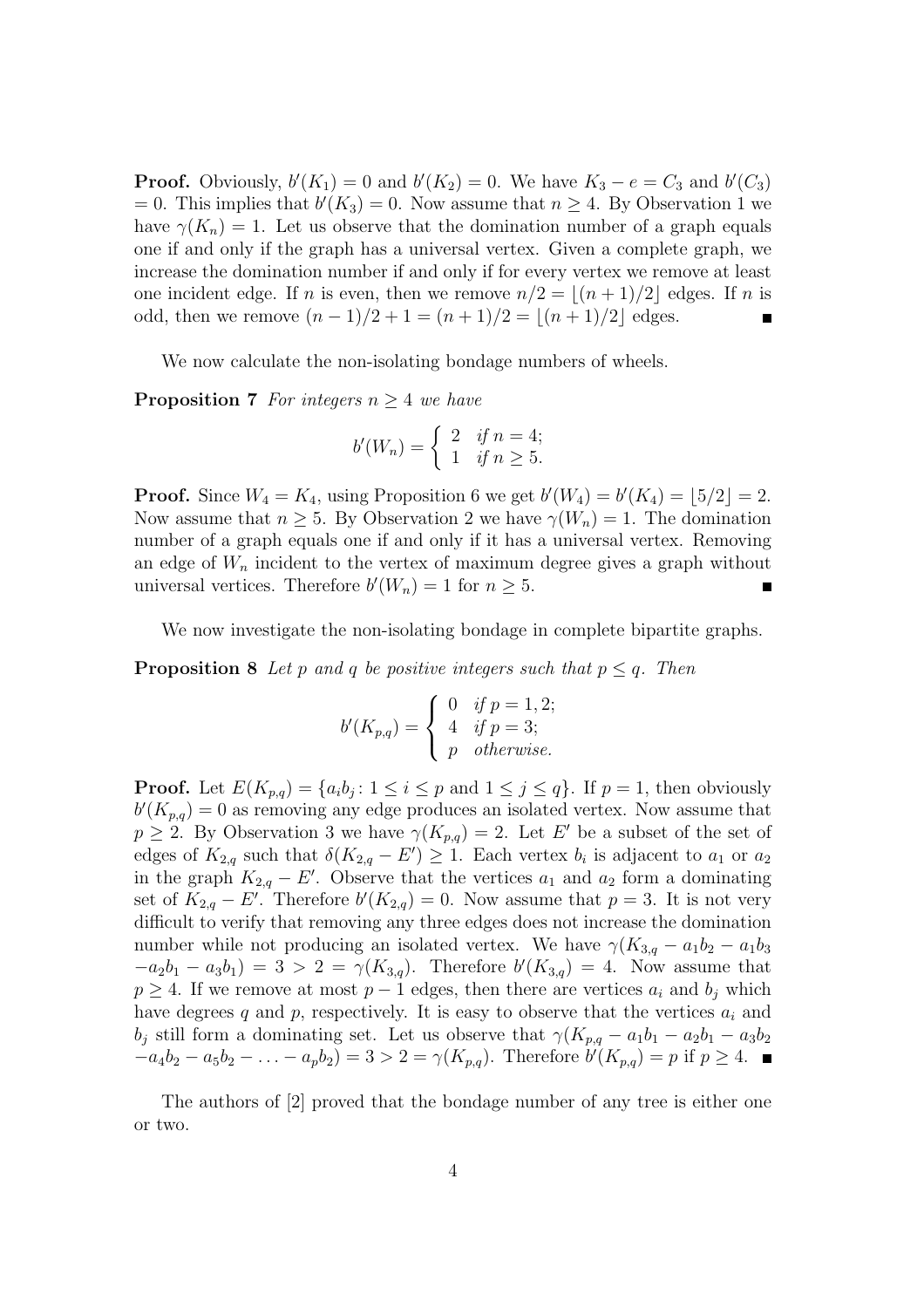**Theorem 9 ([2])** For every tree T we have  $b(T) \in \{1, 2\}$ .

Let us observe that for every non-negative integer there exists a tree with such non-isolating bondage number. We have  $b'(P_4) = 0$ . For positive integers k, consider trees  $T_k$  of the form presented in Figure 1. It is not difficult to verify that  $b'(T_k) = k$ .



Figure 1: A tree  $T_k$  having  $4k + 2$  vertices, where both central vertices are of degree  $k + 1$ 

Hartnell and Rall [3] characterized all trees with bondage number equal to two. We characterize all trees with the non-isolating bondage number equal to zero, that is, all  $\gamma$ -non-isolatingly strongly stable trees.

We now show that joining two  $\gamma$ -non-isolatingly strongly stable trees gives us also a  $\gamma$ -non-isolatingly strongly stable tree.

**Lemma 10** *Let*  $T_1$  *and*  $T_2$  *be vertex-disjoint*  $\gamma$ *-non-isolatingly strongly stable trees. Let* x *be a support vertex of*  $T_1$  *and let* y *be a leaf of*  $T_2$ *. Let* T *be a tree obtained by joining the vertices* x and y. If  $\gamma(T) = \gamma(T_1) + \gamma(T_2)$ , then the tree T *is also* γ*-non-isolatingly strongly stable.*

**Proof.** Let  $E_1$  be a subset of the set of edges of T such that  $\delta(T - E_1) \geq 1$ . If  $xy \in E_1$ , then we get  $\gamma(T - E_1) = \gamma(T_1 - E_1 \cap E(T_1)) + \gamma(T_2 - E_1 \cap E(T_2))$  $=\gamma(T_1) + \gamma(T_2) = \gamma(T)$ . Now assume that  $xy \notin E_1$ . Let z be the neighbor of y other than x. If  $yz \notin E_1$ , then let  $E_2 = E_1 \cup \{xy\}$ . Similarly as earlier we get  $\gamma(T - E_2) = \gamma(T)$ . We have  $\gamma(T - E_1) \leq \gamma(T - E_2)$ , and consequently,  $\gamma(T - E_1) = \gamma(T)$ . Now assume that  $yz \in E_1$ . Let  $E_3 = E_1 \cup \{xy\} \setminus \{yz\}$ . Similarly as earlier we get  $\gamma(T - E_3) = \gamma(T)$ . Let  $D_2$  be a  $\gamma(T - E_3)$ -set that contains the vertices x and z. It is easy to observe that  $D_2$  is also a DS of the graph  $T - E_1$ . Therefore  $\gamma(T - E_1) \leq \gamma(T - E_3)$ . This implies that  $\gamma(T - E_1) = \gamma(T)$ . We now conclude that  $b'(T) = 0$ .

We next show that a subtree of a  $\gamma$ -non-isolatingly strongly stable tree is also  $\gamma$ -non-isolatingly strongly stable.

**Lemma 11** *Let*  $T$  *be a*  $\gamma$ *-non-isolatingly strongly stable tree. Assume that*  $T'$  *is a subtree of* T *such that*  $T - T'$  *has no isolated vertices. Then*  $b'(T') = 0$ *.*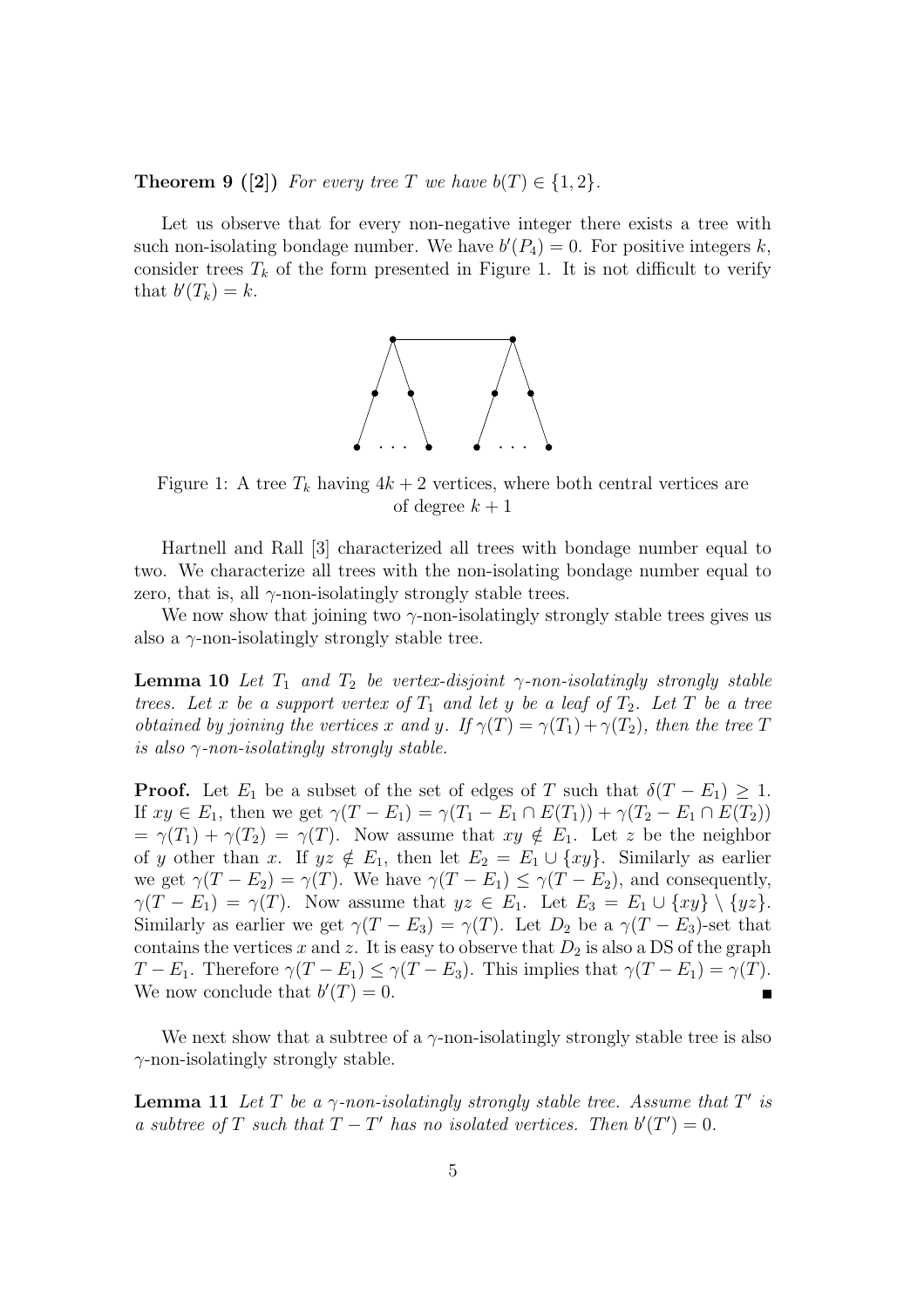**Proof.** If T' consists of a single vertex, then obviously  $b'(T') = 0$ . Thus assume that  $T' \neq K_1$ . Let  $E_1$  be the minimum subset of  $E(T)$  such that T' is a component of  $T - E_1$ . Now let E' be a subset of  $E(T')$  such that  $\delta(T' - E') \geq 1$ . Notice that  $\delta(T - E_1 - E') \geq 1$ . The assumption  $b'(T) = 0$  implies that  $\gamma(T - E_1) = \gamma(T)$ and  $\gamma(T - E_1 - E') = \gamma(T)$ . We have  $T - E_1 - E' = T' - E' \cup (T - T')$  and  $T - E_1 = T' \cup (T - T')$ . We now get  $\gamma(T' - E') = \gamma(T - E_1 - E') - \gamma(T - T')$  $=\gamma(T)-\gamma(T-E_1)+\gamma(T')=\gamma(T')$ . This implies that  $b'(T')=0$ . п

For the purpose of characterizing all  $\gamma$ -non-isolatingly strongly stable trees, we introduce a family  $\mathcal T$  of trees  $T = T_k$  that can be obtained as follows. Let  $T_1 \in \{P_1, P_2\}$ . If k is a positive integer, then  $T_{k+1}$  can be obtained recursively from  $T_k$  by one of the following operations.

- Operation  $\mathcal{O}_1$ : Attach a vertex by joining it to any support vertex of  $T_k$ .
- Operation  $\mathcal{O}_2$ : Attach a path  $P_2$  by joining one of its vertices to a vertex of  $T_k$ , which is adjacent to a path  $P_1$  or  $P_4$ , or is not a leaf and is adjacent to a support vertex.
- Operation  $\mathcal{O}_3$ : Attach a path  $P_3$  by joining one of its leaves to a vertex of  $T_k$  adjacent to a path  $P_1$  or  $P_3$ .
- Operation  $\mathcal{O}_4$ : Attach a path  $P_5$  by joining one of its leaves to any support vertex of  $T_k$ .

We now prove that every tree of the family  $\mathcal T$  is  $\gamma$ -non-isolatingly strongly stable.

**Lemma 12** *If*  $T \in \mathcal{T}$ *, then*  $b'(T) = 0$ *.* 

**Proof.** We use induction on the number k of operations performed to construct the tree T. If  $T = P_1$ , then obviously  $b'(T) = 0$ . If  $T = P_2$ , then  $b'(T) = 0$  as removing the edge gives isolated vertices. Let  $k$  be a positive integer. Assume that the result is true for every tree  $T' = T_k$  of the family  $\mathcal T$  constructed by  $k-1$ operations. Let  $T = T_{k+1}$  be a tree of the family  $T$  constructed by k operations.

First assume that T is obtained from T' by Operation  $\mathcal{O}_1$ . Let x be the attached vertex, and let y be its neighbor. Let z be a leaf adjacent to y and different from x. Let D be a  $\gamma(T)$ -set that contains all support vertices. The set D is minimal, thus  $x \notin D$ . Obviously, D is a DS of the tree T'. Therefore  $\gamma(T')$  $\leq \gamma(T)$ . Now let E' be a subset of the set of edges of T such that  $\delta(T - E') \geq 1$ . Since both x and z are leaves of T, we have  $xy \notin E'$  and  $yz \notin E'$ . The assumption  $b'(T') = 0$  implies that  $\gamma(T' - E') = \gamma(T')$ . Let us observe that there exists a  $\gamma(T'-E')$ -set that contains the vertex y. Let D' be such a set. It is easy to see that D' is a DS of the graph  $T - E'$ . Thus  $\gamma(T - E') \leq \gamma(T' - E')$ .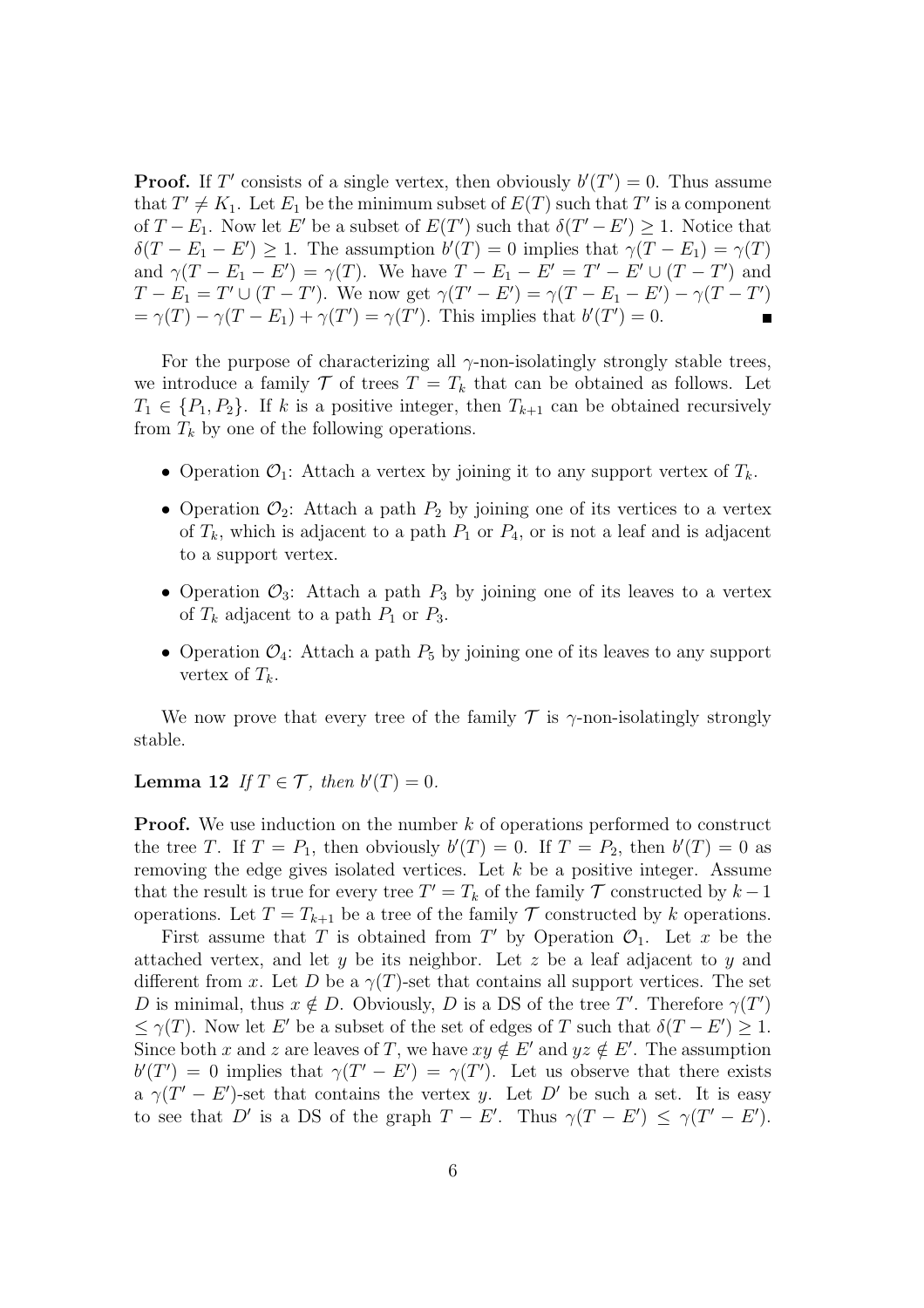We now get  $\gamma(T - E') \leq \gamma(T' - E') = \gamma(T') \leq \gamma(T)$ . On the other hand, we have  $\gamma(T - E') \geq \gamma(T)$ . This implies that  $\gamma(T - E') = \gamma(T)$ , and consequently,  $b'(T)=0.$ 

Now assume that T is obtained from T' by Operation  $\mathcal{O}_2$ . The vertex to which is attached  $P_2$  we denote by x. Let  $v_1v_2$  be the attached path. Let  $v_1$ be joined to x. If x is adjacent to a leaf or a support vertex, say  $a$ , then let  $D$ be a  $\gamma(T)$ -set that contains all support vertices. We have  $v_2 \notin D$  as the set D is minimal. It is easy to observe that  $D \setminus \{v_1\}$  is a DS of the tree T'. If x is adjacent to a path  $P_4$ , then we denote it by abcd. Let a and x be adjacent. Let us observe that there exists a  $\gamma(T)$ -set that contains the vertices  $v_1, c$ , and x. Let D be such a set. It is easy to observe that  $D \setminus \{v_1\}$  is a DS of the tree T'. We conclude that  $\gamma(T') \leq \gamma(T) - 1$ . Now let E' be a subset of the set of edges of T such that  $\delta(T - E') \geq 1$ . Since  $v_2$  is a leaf of T, we have  $v_1v_2 \notin E'$ . If  $xv_1 \in E'$ , then  $\delta(T' - (E' \cap E(T'))) \geq 1$ . We get  $\gamma(T - E') = \gamma(P_2 \cup T' - (E' \setminus \{xv_1\}))$  $=\gamma(T^{\prime}-(E^{\prime}\cap E(T^{\prime}))) + \gamma(P_2)=\gamma(T^{\prime})+1 \leq \gamma(T)$ . Now assume that  $xv_1 \notin E^{\prime}$ . By  $T_x(T'_x)$  $x'$ , respectively) we denote the component of  $T - E'$  ( $T' - E'$ , respectively) which contains the vertex x. If  $\delta(T' - (E' \cap E(T'))) \geq 1$ , then let  $D'_x$  be any  $\gamma(T'_x)$  $x^{\prime}$ )set. It is easy to see that  $D'_x \cup \{v_1\}$  is a DS of the tree  $T_x$ . Thus  $\gamma(\tilde{T}_x) \leq \gamma(T'_x)$  $x'$ ) + 1. We now get  $\gamma(T - E') = \gamma(T - E' - T_x) + \gamma(T_x) \leq \gamma(T - E' - T_x) + \gamma(T_x)$  $x' + 1$  $=\gamma(T'-E'-T'_x)$  $(x'_x) + \gamma (T'_x)$  $\gamma''_x$ ) + 1 =  $\gamma(T'-E')+1 = \gamma(T')+1 \leq \gamma(T)$ . Now assume that  $\delta(T' - (E' \cap E(T'))) = 0$ . This implies that x is the only isolated vertex of  $T' - (E' \cap E(T'))$ , and so x is not adjacent to any leaf in the trees T' and T. Consequently,  $T'_x$ " consists only of the vertex x, and  $T_x$  is a path  $P_3$ . Let us observe that  $\delta(T' - (E' \setminus \{xa\})) \geq 1$ . Let  $T'_a$  be the component of  $T' - E'$ , which contains the vertex a. Now let  $T''_a$  be a tree obtained from  $T'_a$  by attaching a vertex to the vertex a. We now get  $\gamma(T - E') = \gamma(T - E' - T_x) + \gamma(P_3) = \gamma(T' - E' - T'_x)$  $x'$ ) + 1  $=\gamma(T'-E'-T'_x-T'_a)$  $\sigma_a^{\prime}) + \gamma(T_a^{\prime})$  $\gamma_a'' + 1 \leq \gamma (T' - E' - T'_x - T'_a)$  $\alpha_a^{\prime})+\gamma(T_a^{\prime\prime}$  $\binom{m}{a}+1 = \gamma((\vec{T'} - E')$  $-T'_x-T'_a$  $\binom{a'}{a} \cup T_a''$  $\gamma_{a}^{''})+1=\gamma(T'-(E'\setminus\{xa\}))+1=\gamma(T'-E')+1=\gamma(T')+1\leq \gamma(T).$ We conclude that  $\gamma(T - E') = \gamma(T)$ , and consequently,  $b'(T) = 0$ .

Now assume that T is obtained from T' by Operation  $\mathcal{O}_3$ . The vertex to which is attached  $P_3$  we denote by x. If x is a support vertex, then using Lemma 10, for  $T_1 = T'$  and  $T_2 = P_3$ , we get  $b'(T) = 0$ . Now assume that x is adjacent to a path  $P_3$ , say abc. Let a and x be adjacent. The attached path we denote by  $v_1v_2v_3$ . Let  $v_1$  be joined to x. Let us observe that there exists a  $\gamma(T)$ set that contains all support vertices, and does not contain the vertex  $v_1$ . Let D be such a set. We have  $v_3 \notin D$  as the set D is minimal. Observe that  $D \setminus \{v_2\}$  is a DS of the tree T'. Therefore  $\gamma(T') \leq \gamma(T) - 1$ . Now let E' be a subset of the set of edges of T such that  $\delta(T - E') \geq 1$ . We have  $v_2v_3$ ∉ E' as the vertex  $v_3$  is a leaf. If  $xv_1 \in E'$ , then  $v_1v_2 \notin E'$ ; otherwise we get an isolated vertex. Let us observe that  $\delta(T' - (E' \cap E(T'))) \geq 1$ . We get  $\gamma(T - E')$  $= \gamma(P_3 \cup T - (E' \setminus \{xv_1\})) = \gamma(T' - (E' \cap E(T'))) + \gamma(P_3) = \gamma(T') + 1 \leq \gamma(T).$ Now assume that  $xv_1 \notin E'$ . Because of the similarity between the paths abc and  $v_1v_2v_3$  adjacent to the vertex x, it suffices to consider only the possibility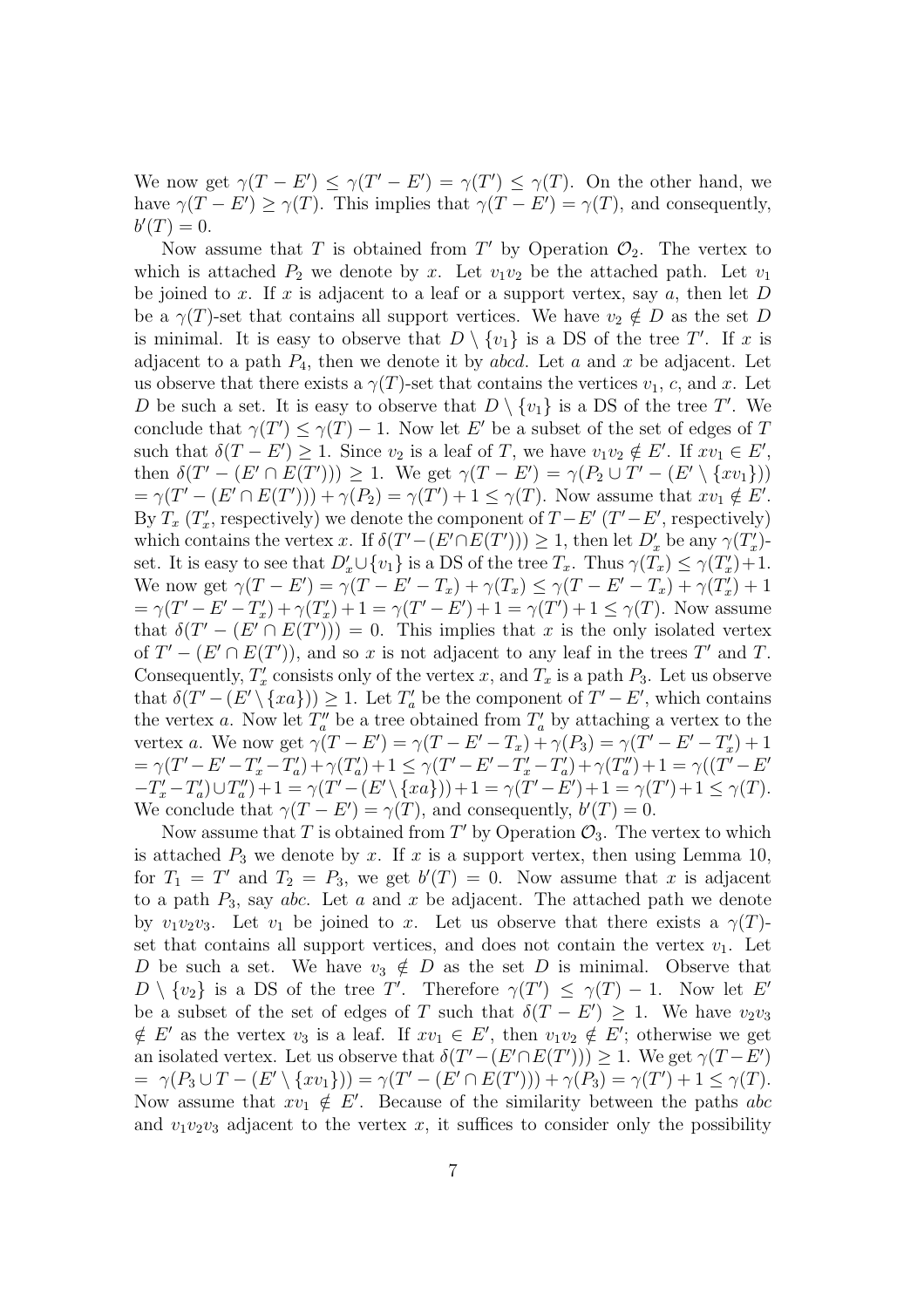when  $xa \notin E'$ . Let us observe that  $\delta(T' - (E' \cap E(T'))) \geq 1$ . By  $T_x$   $(T'_x)$ ,,<br>x, respectively) we denote the component of  $T - E'$   $(T' - (E' \cap E(T'))$ , respectively) which contains the vertex x. If  $v_1v_2 \notin E'$ , then let  $D'_x$  be any  $\gamma(T'_x)$  $x$ )-set. It is easy to see that  $D'_x \cup \{v_2\}$  is a DS of the tree  $T_x$ . Thus  $\gamma(T_x) \leq \gamma(T'_x)$  $x'$ ) + 1. We now get  $\gamma(T - E') = \gamma(T - E' - T_x) + \gamma(T_x) \leq \gamma(T - E' - T_x) + \gamma(T'_x)$  $_{x}^{\prime})+1$  $= \gamma(T' - E' - T'_x)$  $(x'_x) + \gamma (T'_x)$  $\gamma''_x$ ) + 1 =  $\gamma(T'-E')+1 = \gamma(T')+1 \leq \gamma(T)$ . Now assume that  $v_1v_2 \in E'$ . Because of the similarity between the paths abc and  $v_1v_2v_3$ , it suffices to consider only the possibility when  $ab \in E'$ . Let  $D'_x$  be a  $\gamma(T'_x)$  $x'$ )-set that contains all support vertices (so  $x \in D'_x$ ). It is easy to see that  $D'_x$  is a DS of the tree  $T_x$ . Thus  $\gamma(T_x) \leq \gamma(T'_x)$ ",... We get  $\gamma(T - E') = \gamma(T - E' - T_x) + \gamma(T_x)$  $\leq \gamma(T - E' - T_x) + \gamma(T'_x)$  $\gamma''_x$ ) =  $\gamma(T'-E'-T'_x)$  $\tilde{\psi}_x$ ) +  $\gamma(T'_x)$  $\gamma''_x$ ) =  $\gamma(T'-E') = \gamma(T') \leq \gamma(T).$ We now conclude that  $\gamma(T - E') = \gamma(T)$ , and consequently,  $b'(T) = 0$ .

Now assume that T is obtained from T' by Operation  $\mathcal{O}_4$ . By Lemma 4 we have  $b'(P_5) = 0$ . Using Lemma 10, for  $T_1 = T'$  and  $T_2 = P_5$ , we get  $b'(T) = 0$ .

We now prove that if a tree is  $\gamma$ -non-isolatingly strongly stable, then it belongs to the family  $\mathcal T$ .

**Lemma 13** *Let*  $T$  *be a tree. If*  $b'(T) = 0$ *, then*  $T \in \mathcal{T}$ *.* 

**Proof.** If diam(T)  $\in \{0, 1\}$ , then  $T \in \{P_1, P_2\} \subseteq T$ . If diam(T) = 2, then T is a star. The tree T can be obtained from  $P_2$  by an appropriate number of Operations  $\mathcal{O}_1$ . Thus  $T \in \mathcal{T}$ . Now assume that  $\text{diam}(T) \geq 3$ . Thus the order n of the tree  $T$  is at least four. We obtain the result by the induction on the number *n*. Assume that the lemma is true for every tree T' of order  $n' < n$ .

First assume that some support vertex of T, say x, is strong. Let y be a leaf adjacent to x. Let  $T' = T - y$ . Let D' be a  $\gamma(T')$ -set that contains all support vertices. It is easy to see that D' is a DS of the tree T. Thus  $\gamma(T) \leq \gamma(T')$ . Now let E' be a subset of the set of edges of T' such that  $\delta(T'-E') \geq 1$ . Since  $b'(T) = 0$ , we have  $\gamma(T - E') = \gamma(T)$ . Let us observe that there exists a  $\gamma(T - E')$ -set that contains the vertex x. Let D be such a set. The set D is minimal, thus  $y \notin D$ . Obviously, D is a DS of the graph  $T' - E'$ . Therefore  $\gamma(T' - E') \leq \gamma(T - E')$ . We now get  $\gamma(T'-E') \leq \gamma(T-E') = \gamma(T) \leq \gamma(T')$ . On the other hand, we have  $\gamma(T'-E') \geq \gamma(T')$ . This implies that  $\gamma(T'-E') = \gamma(T')$ , and consequently,  $b(T') = 0$ . By the inductive hypothesis we have  $T' \in \mathcal{T}$ . The tree T can be obtained from T' by Operation  $\mathcal{O}_1$ . Thus  $T \in \mathcal{T}$ . Henceforth, we assume that every support vertex of  $T$  is weak.

We now root T at a vertex r of maximum eccentricity diam(T). Let t be a leaf at maximum distance from r, v be the parent of t, and u be the parent of v in the rooted tree. If  $\text{diam}(T) \geq 4$ , then let w be the parent of u. If  $\text{diam}(T) \geq 5$ , then let d be the parent of w. If  $\text{diam}(T) \geq 6$ , then let e be the parent of d. By  $T_x$ we denote the subtree induced by a vertex  $x$  and its descendants in the rooted tree T.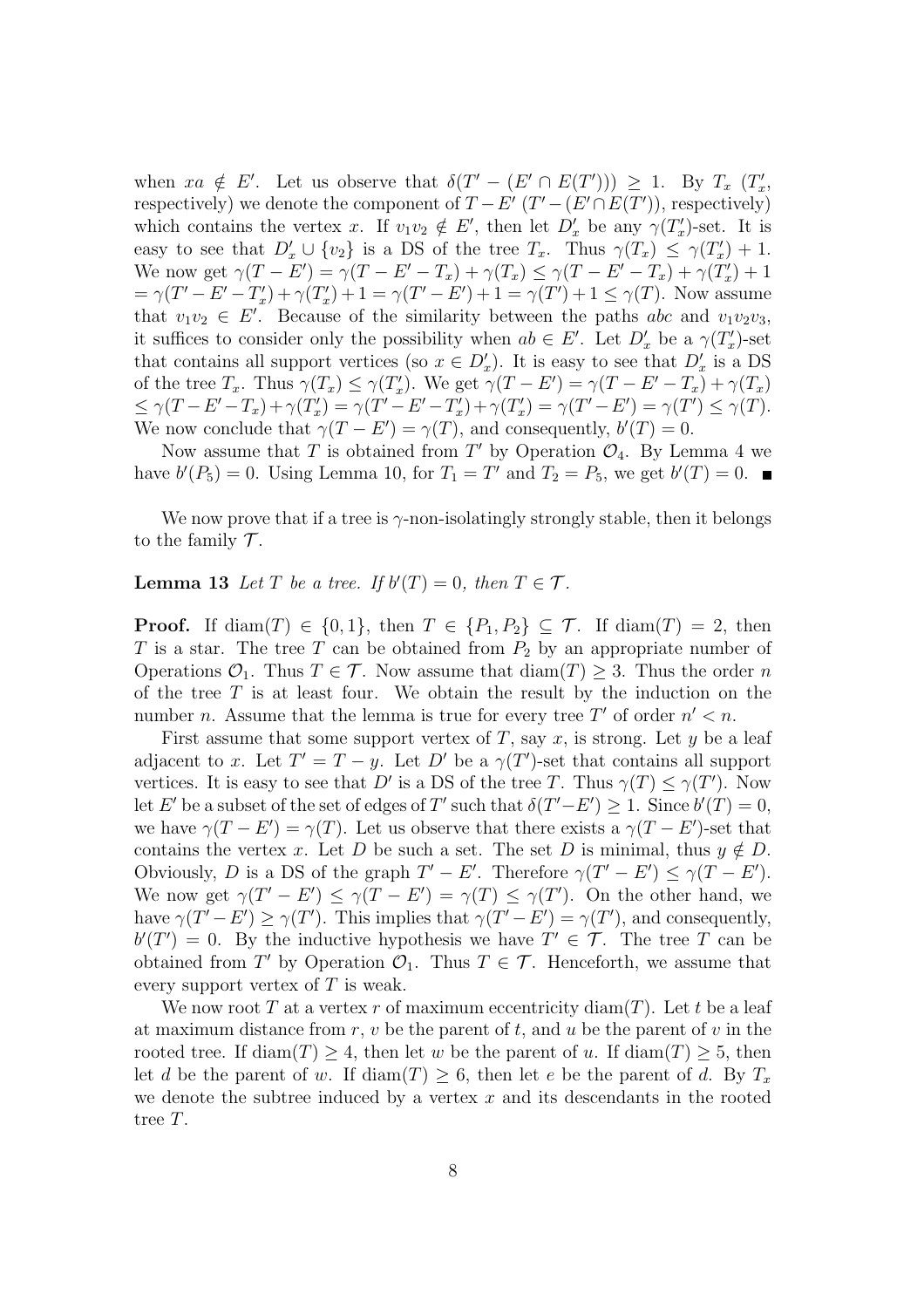Assume that  $d_T(u) \geq 3$ . Thus some child of u is a leaf or a support vertex other than v. Let  $T' = T - T_v$ . By Lemma 11 we have  $b'(T') = 0$ . By the inductive hypothesis we have  $T' \in \mathcal{T}$ . The tree T can be obtained from T' by Operation  $\mathcal{O}_2$ . Thus  $T \in \mathcal{T}$ .

Now assume that  $d_T(u) = 2$ . Assume that  $d_T(w) \geq 3$ . First assume that there is a child of w other than u, say  $k$ , such that the distance of w to the most distant vertex of  $T_k$  is three. It suffices to consider only the possibility when  $T_k$  is a path  $P_3$ , say klm. Let  $T' = T - T_u$ . By Lemma 11 we have  $b'(T') = 0$ . By the inductive hypothesis we have  $T' \in \mathcal{T}$ . The tree T can be obtained from T' by Operation  $\mathcal{O}_3$ . Thus  $T \in \mathcal{T}$ .

Now assume that some child of w is a leaf. Let  $T' = T - T_u$ . By Lemma 11 we have  $b'(T') = 0$ . By the inductive hypothesis we have  $T' \in \mathcal{T}$ . The tree T can be obtained from T' by Operation  $\mathcal{O}_3$ . Thus  $T \in \mathcal{T}$ .

Thus there is a child of w, say k, such that the distance of w to the most distant vertex of  $T_k$  is two. Consequently, k is a support vertex of degree two. Due to the earlier analysis of the children of the vertex  $u$ , it suffices to consider only the possibility when  $d_T(w) = 3$ . Let  $T' = T - T_w$ . It is easy to observe that  $D' \cup \{v, k\}$ is a DS of the tree T. Thus  $\gamma(T) \leq \gamma(T') + 2$ . We have  $\delta(T - dw - uv - wk) \geq 1$ . We now get  $\gamma(T - dw - uv - wk) = \gamma(T' \cup P_2 \cup P_2 \cup P_2) = \gamma(T') + 3\gamma(P_2)$  $=\gamma(T') + 3 \geq \gamma(T) + 1 > \gamma(T)$ . This implies that  $b'(T) \neq 0$ , a contradiction.

If  $d_T(w) = 1$ , then  $T = P_4$ . Let  $T' = P_2 \in \mathcal{T}$ . The tree T can be obtained from T' by Operation  $\mathcal{O}_2$ . Thus  $T \in \mathcal{T}$ . Now assume that  $d_T(w) = 2$ . First assume that there is a child of d other than  $w$ , say  $k$ , such that the distance of d to the most distant vertex of  $T_k$  is four or one. It suffices to consider only the possibilities when  $T_k$  is a path  $P_4$ , or k is a leaf. Let  $T' = T - T_w$ . Let us observe that there exists a  $\gamma(T')$ -set that contains the vertex d. Let D' be such a set. It is easy to observe that  $D' \cup \{v\}$  is a DS of the tree T. Thus  $\gamma(T) \leq \gamma(T') + 1$ . We have  $\delta(T - dw - uv) \geq 1$ . We now get  $\gamma(T - dw - uv) = \gamma(T' \cup P_2 \cup P_2)$  $=\gamma(T') + 2\gamma(P_2) = \gamma(T') + 2 \geq \gamma(T) + 1 > \gamma(T)$ . This implies that  $b'(T) \neq 0$ , a contradiction.

Now assume that there is a child of  $d$ , say  $k$ , such that the distance of  $d$  to the most distant vertex of  $T_k$  is three. It suffices to consider only the possibility when  $T_k$  is a path  $P_3$ , say  $klm$ . Let  $T' = T - T_l$ . Due to the similarity of  $T'$  to the tree  $T$  from the previous case when  $d$  is adjacent to a leaf, we conclude that  $b'(T') \neq 0$ . On the other hand, by Lemma 11 we have  $b'(T') = 0$ , a contradiction.

Now assume that there is a child of  $d$ , say  $k$ , such that the distance of  $d$  to the most distant vertex of  $T_k$  is two. Thus k is a support vertex of degree two. Let  $T' = T - T_k$ . By Lemma 11 we have  $b'(T') = 0$ . By the inductive hypothesis we have  $T' \in \mathcal{T}$ . The tree T can be obtained from T' by Operation  $\mathcal{O}_2$ . Thus  $T \in \mathcal{T}$ .

If  $d_T(d) = 1$ , then  $T = P_5$ . Let  $T' = P_2 \in \mathcal{T}$ . The tree T can be obtained from T' by Operation  $\mathcal{O}_3$ . Thus  $T \in \mathcal{T}$ .

Now assume that  $d_T(d) = 2$ . First assume that e is adjacent to a leaf, say k.